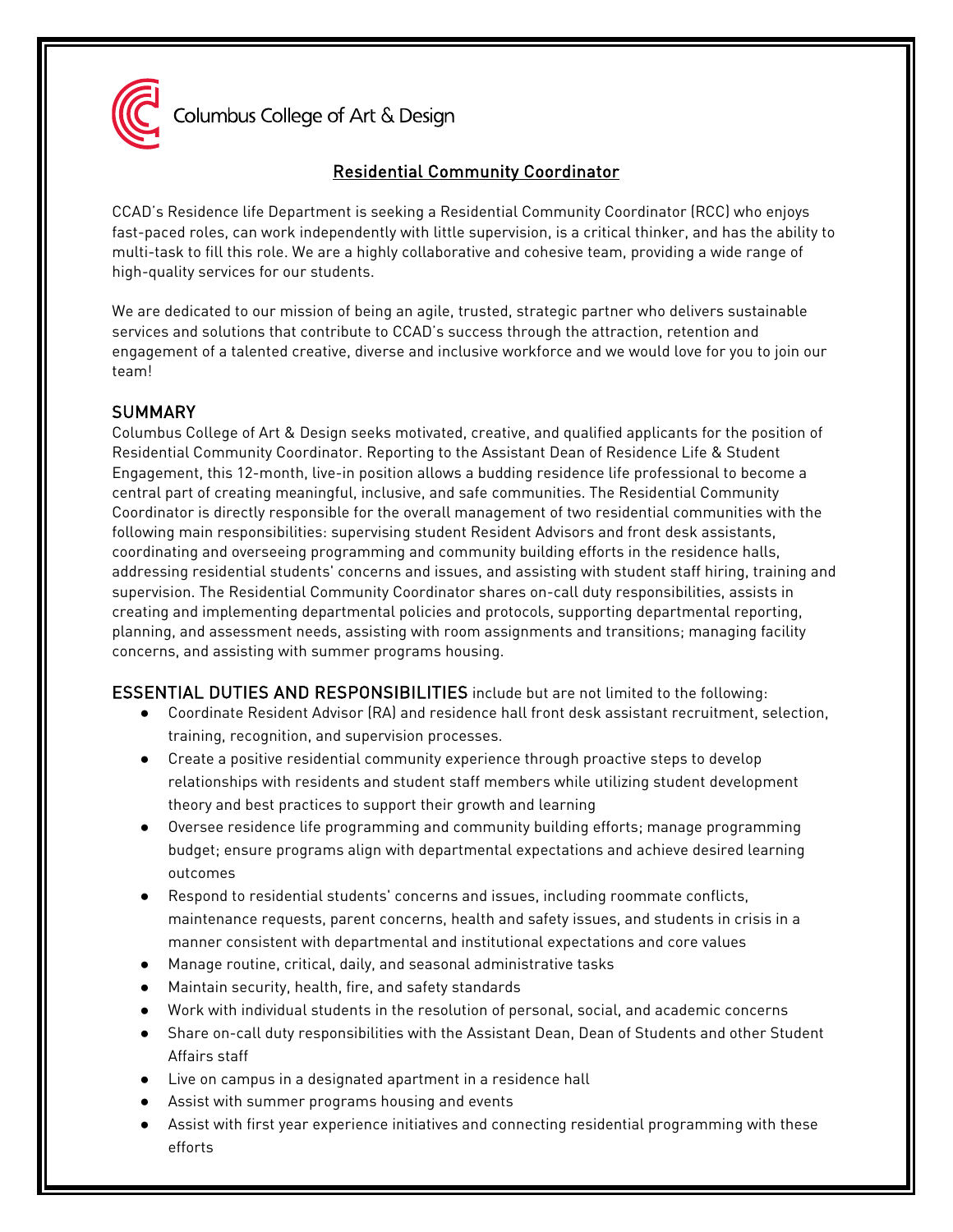- Address student behavior concerns including reporting policy violations and serving as a student conduct hearing officer.
- Assist the Assistant Dean with creating and implementing effective policies, protocols, departmental reports, plans, and assessment efforts related to the entire residence life program
- Assist the Assistant Dean with creating and implementing plans and processes related to room assignments, room transfers, housing marketing and sign-up efforts
- Assist the Assistant Dean in creating a facility management plan and in addressing facility concerns
- Assist the Assistant Dean in representing the office with internal and external audiences, including new student orientation and Admissions initiatives
- Communicate effectively with students, staff, and other campus stakeholders; take initiative to address areas needing improvement
- Serve on designated Student Affairs committees; assist with larger departmental initiatives as requested by supervisors; participate in departmental meetings
- Support departmental and institutional mission, values, and strategic initiatives
- Regular business hours cannot always define the typical 40 hour work week; some evening and weekend commitments are to be expected
- Other duties as assigned

# SUPERVISORY RESPONSIBILITIES

Manage 20-30 Residence Life student employees

## QUALIFICATIONS

To perform this job successfully, an individual must be able to perform each essential duty satisfactorily.

- Must live on campus in a designated apartment in a residence hall and share on-call duty responsibilities.
- Must have basic knowledge of student development theory and ability to apply this knowledge to perform work responsibilities.
- Knowledge of Database Software (specifically eRezlife, PowerCampus, and Advocate), Internet Software, Word, and Excel
- Ability to add, subtract, multiply and divide in all units of measure, using whole numbers, common fractions, and decimals. Ability to compute rate, ratio and percent and to draw and interpret bar graphs
- Ability to read, analyze, and interpret general business periodicals, professional journals, technical procedures, or governmental regulations. Abilities to write reports, business correspondence, and procedure manuals.
- Ability to effectively present information and respond to questions from groups of managers, clients, customers and the general public.
- Ability to practical problems and deal with a variety of concrete variables in situations where only limited standardization exists. Ability to interpret a variety of instructions furnished in written, oral, diagram, or schedule form.

# EDUCATION and/or EXPERIENCE

- Master's Degree (M.A.) required
- 4-10 years' experience and/or training; or equivalent combination or education and experience preferred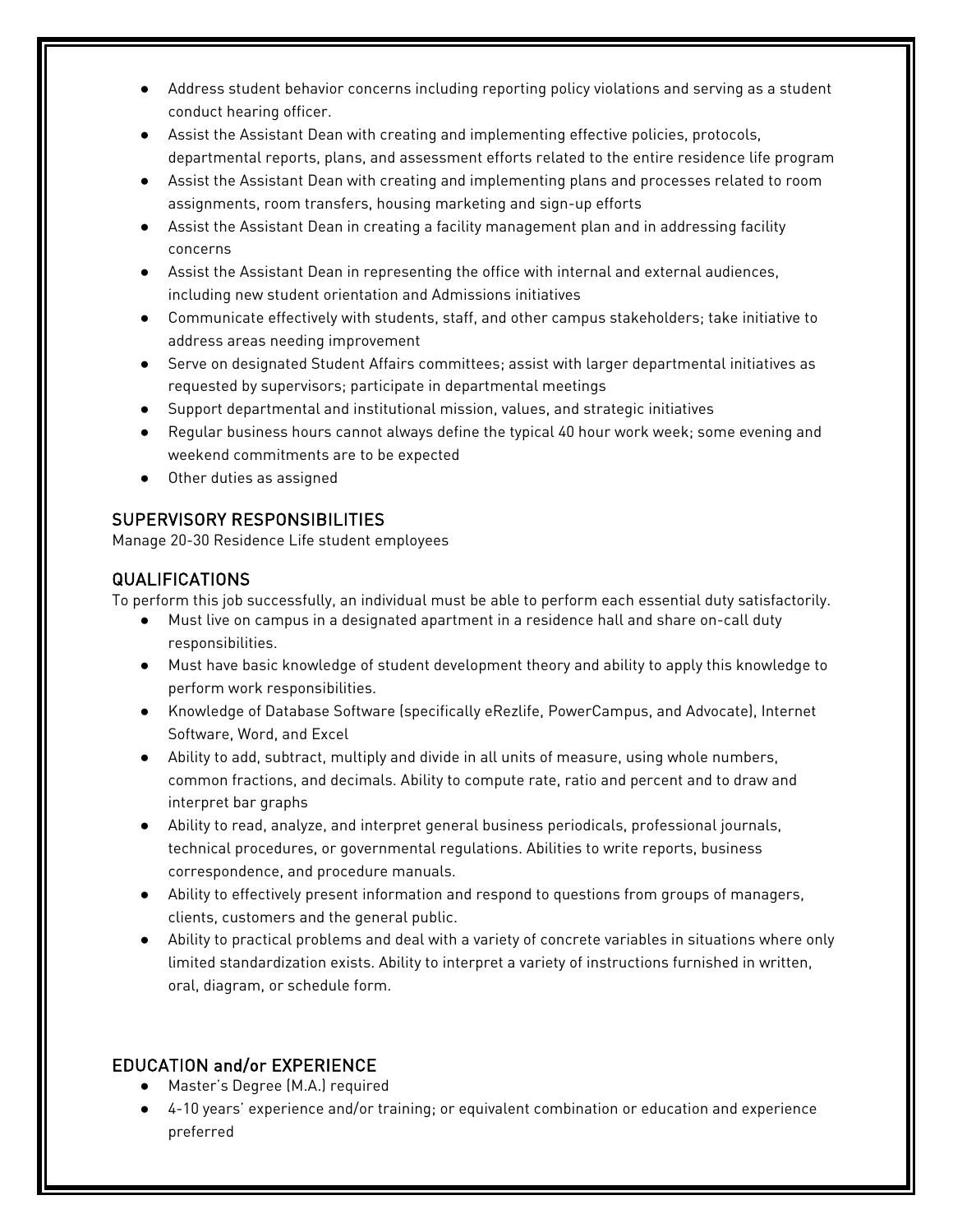## PHYSICAL DEMANDS

- The employee is regularly required to sit and talk or hear.
- The employee frequently is required to finger, handle, or feel and reach with hands and arms.
- The employee is occasionally required to stand, walk, and stoop, kneel, crouch, or crawl.
- The employee must occasionally lift and/or move up to 25 pounds.
- Specific vision abilities required by this job include close vision, distance vision, color vision, peripheral vision, depth perception, and the ability to focus.

### WORK ENVIRONMENT

- The noise level in the work environment is moderate.
- The pace of the work environment is moderate to fast.

COMPENSATION: This position is full-time, exempt. Compensation is commensurate on experience and qualifications. CCAD offers a benefits package including: vacation time, additional paid time off while the college is closed during winter break, sick time accrual, health and dental insurance, life and disability insurance, 403B retirement contribution, tuition remission, campus parking, and free admission to the Columbus Museum of Art.

HOW TO APPLY: Visit [www.ccad.applicantpro.com/jobs/ t](http://www.ccad.applicantpro.com/jobs/)o submit your application. When asked to upload application materials, please submit a resume/CV and a cover letter. If you are applying from any website other than CCAD or Indeed, you will receive a follow up email 3 hours after your initial submission directing you to follow the link and complete your application. You must complete this twostep process, or your application will be considered INCOMPLETE.

#### CCAD Vaccination & Booster Requirement Notice

Columbus College of Art & Design (CCAD) is committed to protecting our students, employees, and our communities from COVID-19. Toward that goal, and in consideration of guidance released by the state of Ohio, the U.S. Centers for Disease Control and Prevention (CDC), and a variety of public health authorities and professional organizations, CCAD is implementing a vaccination & booster requirement policy for its students and employees.

All employees, including on-campus, hybrid, or fully remote status, are required to receive the Covid-19 vaccination and booster shot (if eligible) as determined by CCAD and provide proof of their fully vaccinated/up to date status upon hire.

Reasonable Accommodation: Employees in need of an exemption from this policy requirement due to a medical reason, or because of a sincerely held religious belief, must request a Request for Accommodation form from Human Resources to begin the interactive accommodation process. Accommodation requests will be considered on a case-by-case basis and/or granted where they do not cause CCAD undue hardship or pose a direct threat to the health and safety of others.

Please direct any questions regarding this notice to Human Resources at [humanresources@ccad.edu.](mailto:humanresources@ccad.edu)

\*CCAD reserves the right to modify, supplement, revise, or rescind any part of this notice as it deems necessary or appropriate with notification..

#### About CCAD:

[Columbus College of Art & Design](https://www.ccad.edu/) teaches a diverse undergraduate and graduate student body in the midst of a thriving creative community in Columbus, Ohio. Founded in 1879, CCAD is one of the oldest